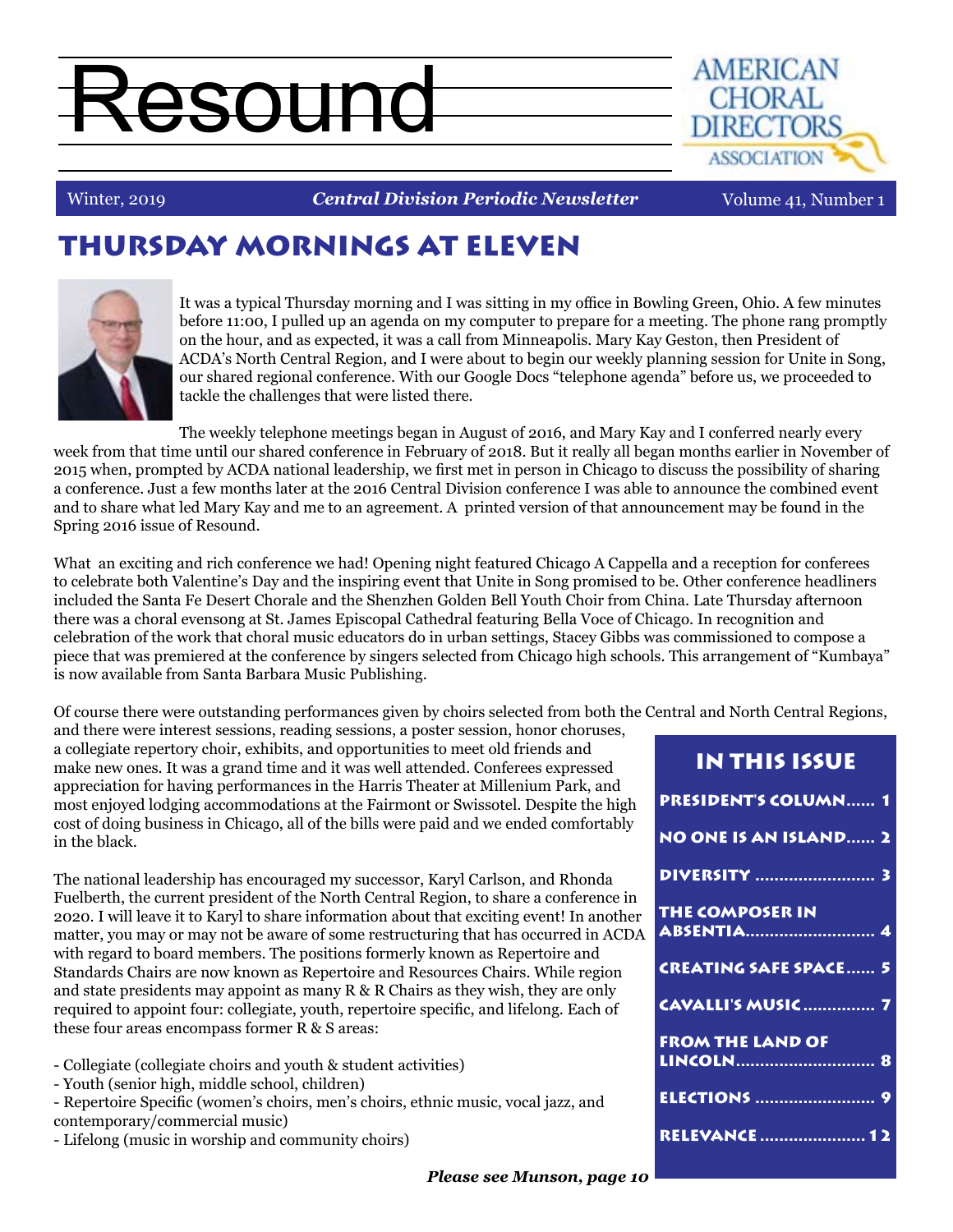#### DIVISION LEADERSHIP

#### PRESIDENT

Mark Munson College of Musical Arts Bowling Green State U. Bowling Green OH 43403 munson@bgsu.edu 419.372.8733

PRESIDENT-ELECT Karyl Carlson 1003 S. Fell Avenue Normal, IL 61761 kkcmgb@gmail.com 309. 533.3433

#### VICE PRESIDENT

Gayle Walker Otterbein University 1 South Grove St Westerville, OH 43081 gwalker@otterbein.edu 614.823.1318

#### TREASURER

Leslie Manfredo 1255 S. State St. #1516 Chicago, IL 60605 217.898.7540 lamanfr@ilstu.edu>

#### *RESOUND* EDITOR

Chris Ludwa Kalamazoo College/ Kalamazoo Bach Festival 1200 Academy Kalamazoo, MI 49006 231.225.8877 cludwa@kzoo.edu

#### *Resound*

The official publication of the American Choral Directors Association Central Division

Winter, 2019

Published each year

Volume 40, No. 1

Chris Ludwa, Editor



Your alarm goes off before the sun makes its appearance across the sky. In the darkness of the morning, you're already thinking about the day ahead and mentally putting together your to-do list. Staff meeting

the Modern Day Choir Director

No One Is An Island: The Juggling Act of

today and you're doing a presentation on cross curricular instruction (gotta make sure you have your materials ready for that). You also need to send out the meeting minutes to your local Orff Chapter because you are the secretary and that's what the secretary does. But, there's also your 9 a.m. SATB choir rehearsal and those sopranos are still singing the entire B section of one of their pieces under pitch, while the tenors are barely singing at all. Someone somewhere wrote an article about how to improve intonation in the developing female voice. Need to find that and read it. Oh! And there's church choir tonight and they are beginning to rehearse a chorus from *Messiah*, but that's not in your library (blasphemy...I know. But for the sake of argument, bear with me), so you need to drive across the city to borrow the scores from a colleague. However, before you can even figure out a plan for making that happen, there's your young men's choir. A room of 35 squirrely, young teenage boys--- half of their voices have dropped, but the other half are still singing soprano. ALL of them are poking, touching, talking out of turn, and doing all of the other wonderful things that young teenagers are notorious for. You know that you need to walk into that rehearsal with a classroom management plan fit to beat the band or nothing will get done today. And there's a concert in three weeks. Don't forget those emails though! You need to respond to the four parents that emailed you last night about your latest solo auditions and communicate to them in a clear, but kind way as to why their child did not receive the solo they auditioned for. Include data from the rubric you used when you held the auditions. Where did you put those rubrics?? Finally, don't forget about all of the repertoire that you, yourself, have to learn by Thursday night in order to be an effective, contributing choir member to the community chorus that you joined to give yourself a musical outlet. Because you know that in order to be a good choir director to your singers, you need your own musical soul to be fed. And God help you if you have a family

and all of THEIR schedules to contend with as well (son has soccer on Tuesdays. Daughter has competition gymnastics on Saturdays and tutoring on Monday nights. Both of them need to finish projects by the beginning of next week and you haven't even bought the materials for said projects yet. Spouse is out of town on work related business for the next five days. And did you forget to attend their school's open house? What night of the week was that?). Or, maybe you're single and are trying to actually date someone else…but every night of the week is spent in meetings and rehearsals.

Sound familiar? All too frequently, we as directors get into this overwhelming cycle of putting our heads down and plowing forward. Sometimes survival consists of putting on blinders to the rest of the world and moving from one activity and one deadline to the next at the exclusion of all else. In a world where there are ensemble budgets to contend with, board meetings to attend, rehearsals to lead, lesson plans to write, and curriculums to develop, it is easy to feel like we are hanging by a very thin thread on an island where there are not enough hours in the day to get everything done.

But is "surviving" what it's all about? Shouldn't a quality life and career be more than merely existing? Maybe we need to break this cycle of thinking that we are all on our own little islands, with our own choirs and choral programs, and begin thinking in terms of archipelagos. Perhaps this is something that you are already doing. I know, personally, it is something that I struggle with.

Thanks to 21st century technology, there are so many ways for us to connect with one another, whether it is via email, Facebook, Instagram, Skype or Facetime, various choral websites, or just an old-fashioned phone call. We don't have to do this music thing alone. We can post a query to a Facebook choral group and in the blink of an eye have twenty responses. It's glorious. each other be better teachers, directors, and humans. As David Webster said, "There is always room at the top" for all of us.

*- Sandra Thornton is the R&R Chair for Youth Choirs.*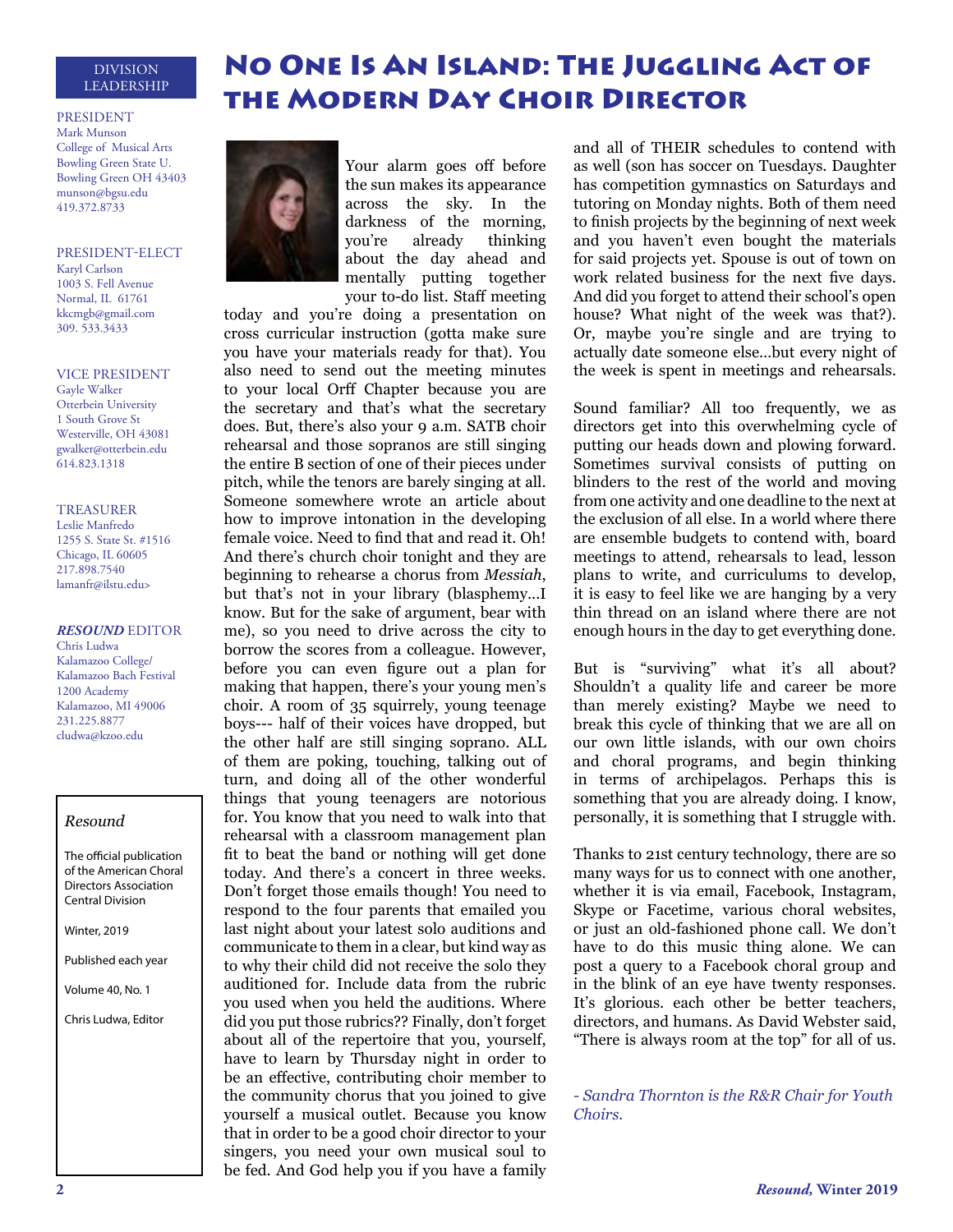#### STATE DIVERSITY AS VERNACULAR LEADERSHIP

#### ILLINOIS PRESIDENT Lee Kesselman College of DuPage McAninch Arts Center 425 Fawell Blvd. Glen Ellyn IL, 60137 lrkmus@sbcglobal.net 630.667.7897

#### INDIANA PRESIDENT

Dennis Malfatti University of Evansville Krannert Hall - 104B 1800 Lincoln Ave Evansville, IL 47722 dm155@evansville.edu 812.488.2879

#### MICHIGAN PRESIDENT

Michael Mitchell Oakland University 371 Varner Drive Rochester, MI 48309-4485 248.370.2002

#### OHIO PRESIDENT Richard Schnipke BGSU College of Musical Arts Bowling Green, Ohio 43403 rschnip@bgsu.edu 614.325.9661



This past holiday season has been a time when some people travel home to be with family and friends. I love to travel and am lucky enough to travel not only for tours with my choirs and organists, but also for family holidays. Throughout my

life, I have been fortunate to travel to different countries. I have a European family which has allowed me to visit them and their countries often. If you think about traveling to broaden your perspectives and experience, all these European countries are crammed together in a small territory. Spain and Portugal where my community choir will travel in 2019 are countries made up of people from different cultures or old Iberian kingdoms speaking a variety of languages. All this diversity is a cultural wealth, built throughout many centuries of coexistence and that is simply excellent and inspiring.

These thoughts and others came to my mind when I was enjoying a holiday concert of world music presented by a guest choir and hosted at the church where I serve in Detroit. The concert showed a wide diversity of representation and repertoire from the U.S. but also from other places. In the art world, this diversity is called "vernacular," and it includes images of every day life by peoples whose

names are often lost in the past but remain as a representative of the hopes and dreams of a time. Looking at these examples of world music is like opening a window with a view into world history, which has been patiently shaped by the innumerable stories of its citizens. The works presented were poetic for their directness and lack of artifice and present a real and frank image of the time, the space, and people. There is a beauty in the truth that emerges from the often-anonymous individual composers and their ordinary lives. We can all connect to that experience and to our interest in exploring identity. It is then, when the ordinary becomes extraordinary, as it manifests and pervades all aspects of our living.

A unique understanding exists in looking at our amazing vast choral repertoire that speaks about an immense and universal power of creativity. One of the most often asked questions for me as a director of a community chorus is, "how do you find meaningful, accessible and quality repertoire for your choir?" A better question might be, "how do we think and value diverse cultures and repertoire?" An equally unique value and understanding can exist in looking at a spiritual, a freedom song, and the regular staples of our repertoire.

*Please see Maki, page 12*

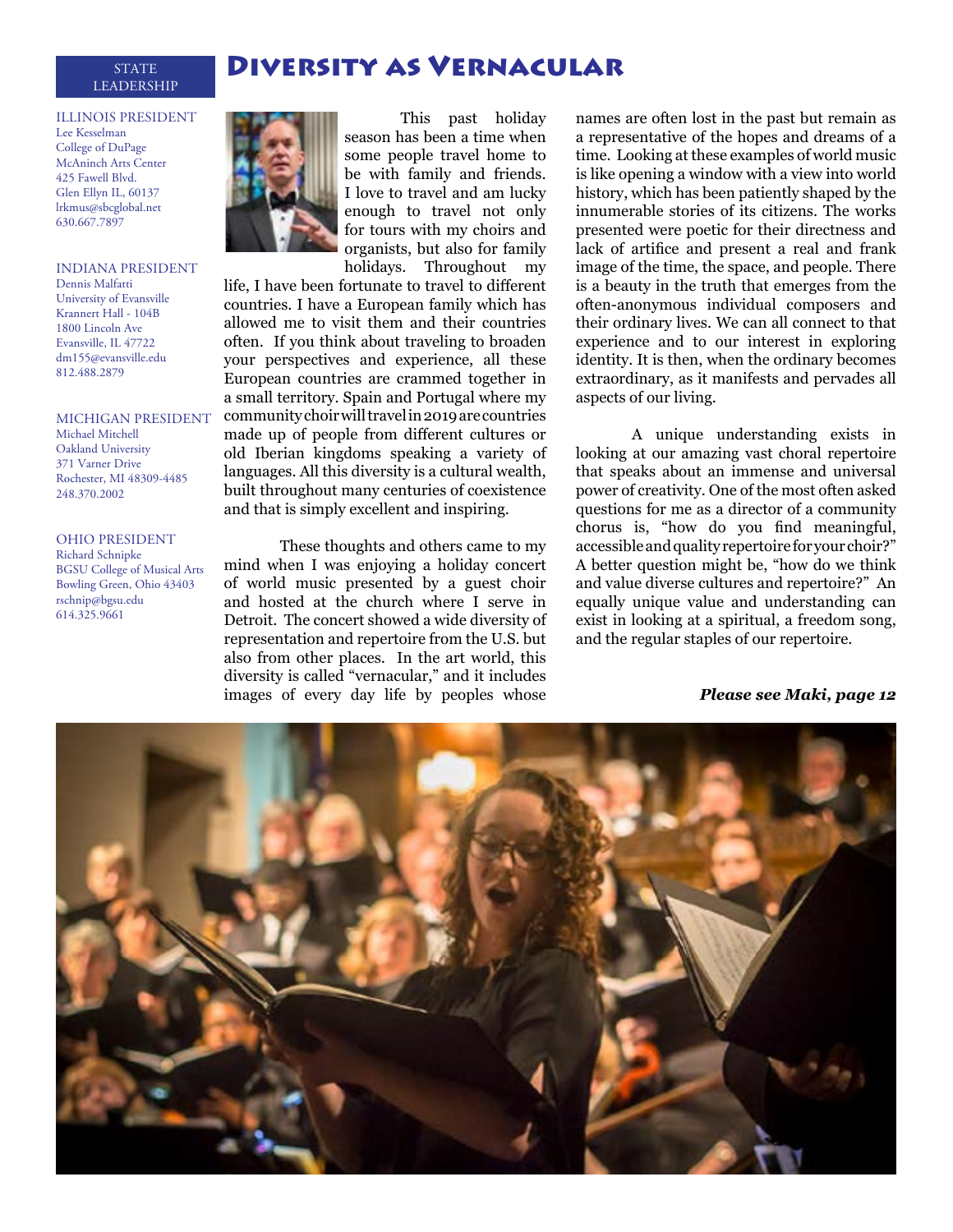### the composer in absentia



 One of my first conducting teachers, D. Douglas Miller, regularly told his students that as conductors, we must aim to serve as the "composer *in absentia*." What I believe he meant by this was that we should see ourselves as the conduit between the composer and the musicians in front of us. As a prerequisite to conducting a work, we will have worked tirelessly

to understand the music in front of us so that we can communicate whatever the composer wanted to convey. This starts with an intimate knowledge of the score, but it doesn't end there. We must know the entire musical world of the composer, other composers that influenced him or her, and other factors (historical, cultural, literary, religious, etc.) that influenced the work. We should also have more than a superficial familiarity with other works by that same composer including non-choral works.

This last point, familiarizing oneself with a composer's non-choral works, is a step that some of us neglect. Instead, many of us tend to silo ourselves from nonchoral musicians and from other genres of music.

Preparing to conduct Mozart's Requiem K. 626 demonstrates the importance of knowing the full breadth of a composer's work beyond just choral works. Along with choosing which completion and edition to use, the responsible conductor planning to perform the Requiem would learn the history surrounding this piece, get up to speed on issues related to historically informed performance practice and Classical era style, and, after the long process of score study, know the piece backwards and forwards. A careful conductor would want to familiarize themselves with Mozart's earlier choral works like the Missa Brevis settings and Vespers settings, perhaps only taking on the Requiem after having conducted one or more of these earlier choral works.

I would argue that this is not enough of a prerequisite to conducting the Requiem. Despite his short life, Mozart developed considerably as a composer in the years between the last of his Salzburg choral works and the Requiem, his final work. The contrapuntal sophistication, striking harmonies, and dramatic impact of this piece owes at least as much to the compositions he wrote after leaving Salzburg for Vienna, the majority of which were not sacred choral works (the C Minor Mass K. 427 is a notable exception.) The Requiem's fiery drama and harmonic adventurousness heard in the "Dies irae" or "Confutatis," as well as the beauty of the solo quartet writing in the "Recordare" owes at least as much if not more to the operas *Don Giovanni* and *Cosi fan Tutte* respectively as to any of his earlier choral works. Knowing Mozart's "Jupiter" Symphony, especially the last movement, can illuminate the sophisticated counterpoint he employs in the Requiem, a sophistication that exceeds the comparatively academic counterpoint of his earlier Salzburg choral works.

This broader approach also plays out with Joseph Haydn. Haydn's six late masses are staples in the choral/ orchestral repertoire. One of the elements that makes these works so distinguishable from Haydn's earlier sacred choral works, is the synthesis of symphonic structure with traditional choral forms. In his book on Haydn's symphonies, scholar H. C. Robbins-Landon went so far as to devote a section of the book to the six late masses, effectively grouping Haydn's late masses with his symphonies into a single genre. Naturally then, before one were to conduct Haydn's *Paukenmesse*, for example, considerable familiarity with his symphonies in addition to his other choral works would be a prerequisite.

Knowing as much as possible about a composer's total output, choral and non-choral, allows us to become fluent in the musical language of the composer. This fluency aids in our learning of the score. Beyond knowing the surface details of the score, we must also have an informed point of view about the piece. This point of view emerges from an informed imagination. One way we inform our imagination is by listening to music other than what we are preparing to conduct. When we hear an electrifying performance of Mozart's "Jupiter" Symphony, or an exquisitely sung aria from one of his operas, it will expand our musical imagination and inform our point of view when we conduct his Requiem. The same can be said of listening to great performances of Bach's keyboard music as part of one's study of a Bach cantata or motet, or of listening to Schubert's piano trios and string quartets (to say nothing of his lieder) before conducting one of his masses, and we can go on similarly with other composers.

Some might argue that the tonal characteristics of the conductor's choir is what defines the conductor's point of view, but I think we owe the composer more than just the lovely sound of our choir. Rather than see the composer as a vehicle to showcase our choir, we should instead see our choirs as the medium through which the composer speaks.

#### *Please see Malfatti, page 6*

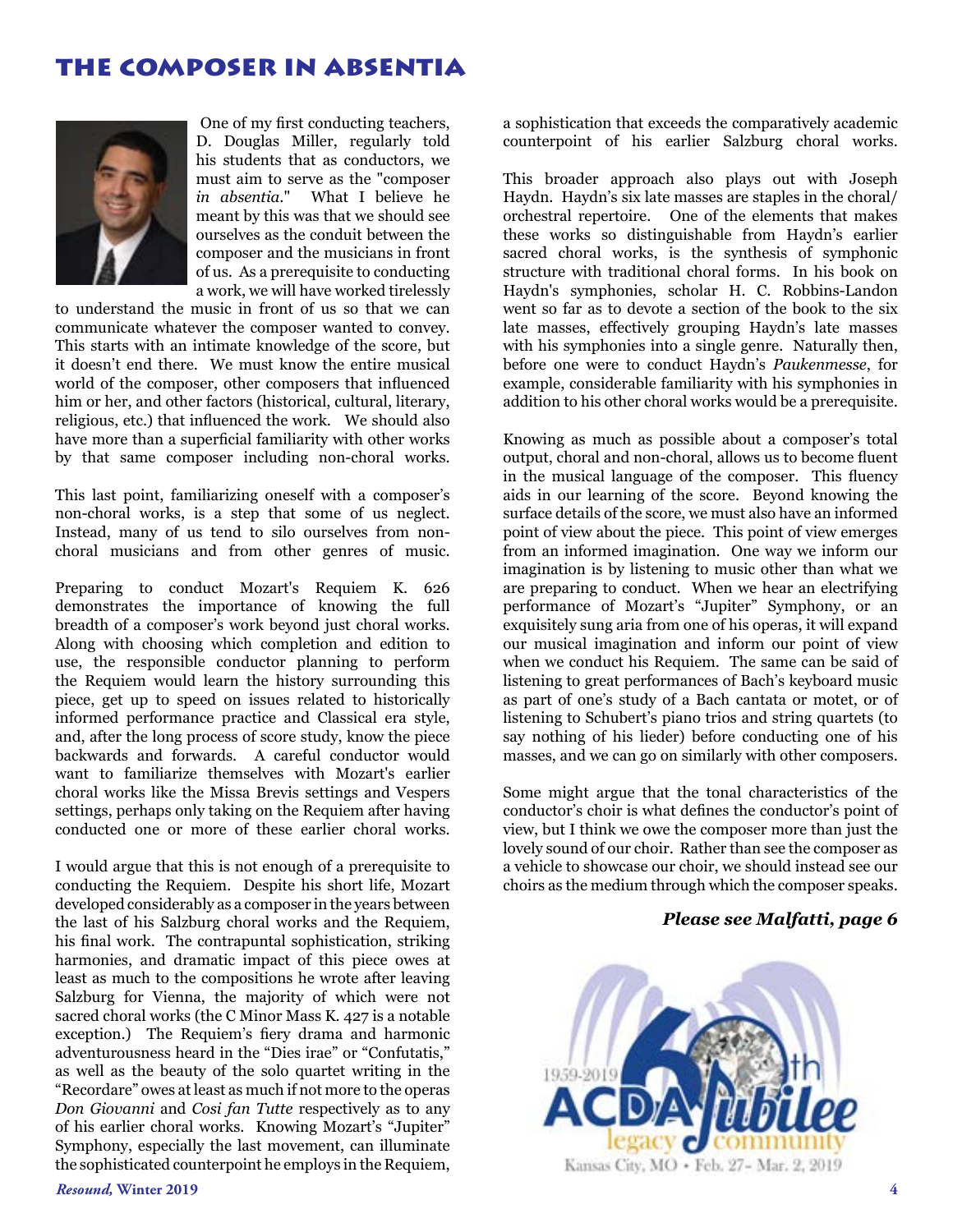# Speaking Out and Listening: Creating a Safer Choral Space



Greetings from snowy How many of us want our choral rehearsal and performing halls to feel like a safe space for all of our participants? I venture to say that all of us would say "yes." We have been drawn to the

choral art partly because of the empathy it creates in us; we are surrounded by others who feel similarly passionate about the words and sounds that we create together.

I've directed a college treble choir for the past 15 years. Its name is the Women's World Music Choir. We specialize in discovering and singing music from around the globe, searching especially for indigenous music and highlighting the roles that women have in creating, sustaining, and disrupting culture. The college where I teach has about 850 students, and is supported by the Anabaptist church. The story of three students that I'll be telling is set within this context.

Several years ago, I met my first transitioning student singing in the choir. They approached me at the beginning of the term, briefly explained their situation, and asked to be called "they" or "them." I was very supportive of this student and kept an eye out for them throughout the semester. I noticed that they looked uncomfortable in the choir dress when it came time for a concert and wondered how I could be more helpful to them. After a meaningful and open conversation with them and my choral colleague, they have now transitioned to a male gender and are singing in the tenor/bass choir at our college.

Last year, I was asked by another of my singers to not address everyone in the choir as women, because this person was not and never had been a woman. They were gender fluid. This threw me for a loop, as one of the main focuses and driving forces of the choir is my emphasis on the importance of women in the world and the encouragement to my singers to own their power as females to change the world. After a brief discussion, this student affirmed that they had no problem with continuing and supporting the choir's message; they just wanted to be called who they were. So I am working at discontinuing the general application of "women" to the group that I lead. I need grace in this process,

as I still slip up, but I am working to use the terms "soprano," "alto," "singers," instead.

This year, one of the singers from my treble choir came to their beginning-of-the-year audition looking different from the previous year. He informed my colleague and I that he was exploring transitioning his gender and wanted to be called "he" or "him." Since he is a fine soprano, he still sings in the treble choir. Initially he thought he would be comfortable with wearing the dress that is the concert attire for the choir, but then asked if he could wear something else instead. Now he wears black pants and shirt for performances and still sings in the treble choir.

I tell these stories to illustrate the variety and richness of our gender identities, and also to point out how much we have to learn about gender. In doing a brief search of "lgbtq choirs" on Google, I came across Choral Net postings about academic studies being done by graduate student Brendan Ferrari, work done by Dr. Casey J. Hayes, Artistic Director of the Cincinnati Men's Chorus, the work of Jane Ramseyer Miller, director of One Voice Mixed Chorus in Minneapolis and Artistic Director for GALA Choruses, and an excellent set of Powerpoint slides from a 2015 presentation done by Joshua Palkki, a PhD candidate at Michigan State, and co-researched by Paul Caldwell. There is a great new book by Stephen Sieck titled, "Teaching with Respect: Inclusive Pedagogy for Choral Directors" that gives both narrative and scientific input as to how to bring understanding to a variety of choral music and student situations. There is ample assistance and information for those of us who are just beginning the learning process of how to make our choral environments more accommodating to all populations.

I am grateful to my college students for their openness and support of all choir members. Upon their suggestion, and in dialogue with one LGBTQ and two cis-gendered members of the choir, we held a gathering time during rehearsal one day where we each introduced ourselves to the rest of the choir and indicated the pronouns by which we would like to be addressed.

#### *Please see Detwiler, page 6*

#### COLLEGIATE Andrew Jensen 124 Sundew Drive Belleville IL 62221 618.235.2700, ext.5032 andrew.jensen@swic.edu

#### **YOUTH**

Sandra Thornton 1302 Moonkist Court Cincinnati OH 45230 513.633.1338 sandrathornton715@gmail.com

#### REPERTOIRE

SPECIFIC Debra Detwiler Brubaker 1402 South 8th Street Goshen IN 46526 574.202.0448 debradb@goshen.edu

#### LIFELONG

Edward Maki-Schram Community Chorus of Detroit 587 East Grand Boulevard Detroit MI 48207 734.644.8167 emakischramm@gmail.com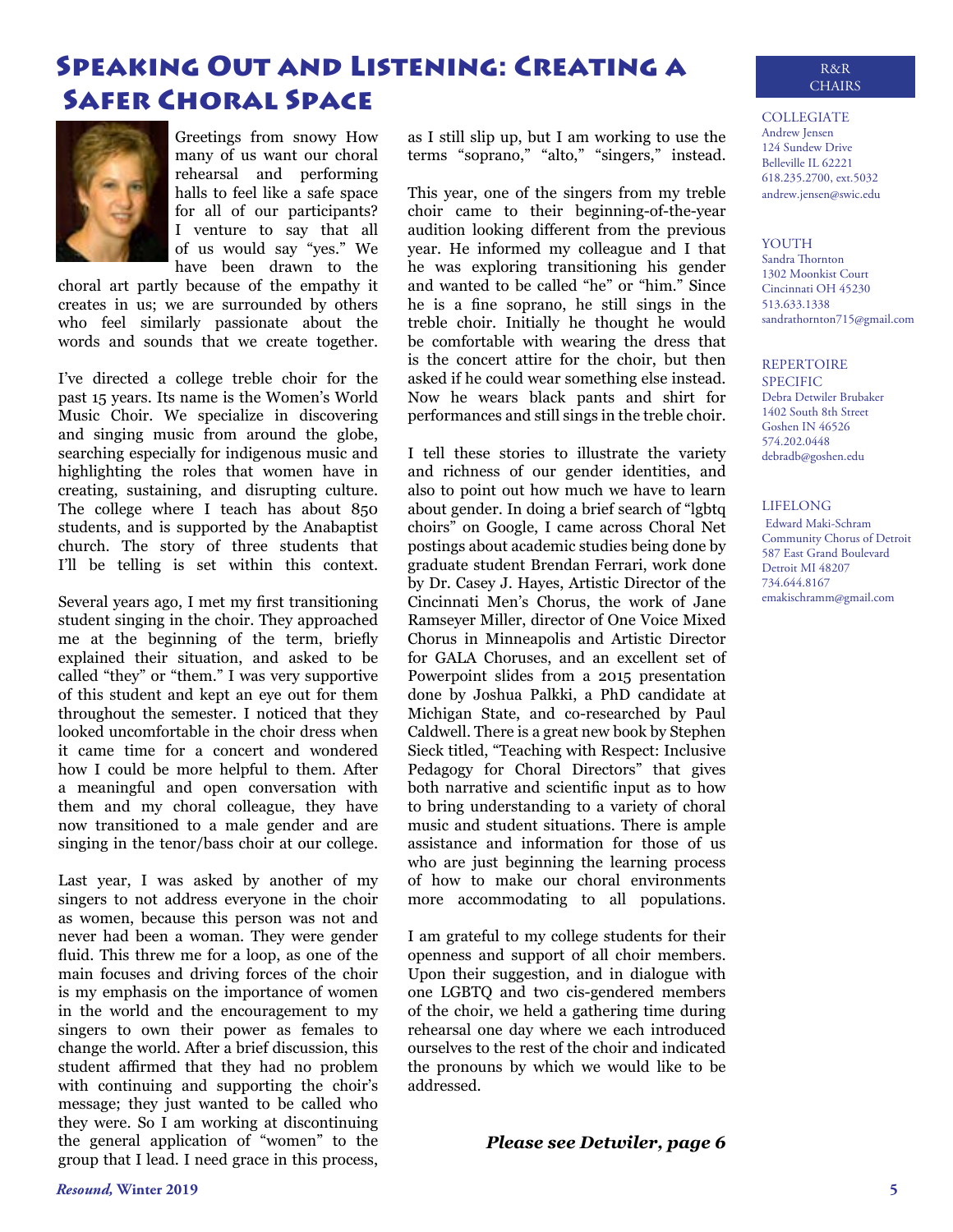Towards the end of his life, the esteemed choral conductor Richard Westenburg said:

*What I preach to students, even the most gifted students, is that their focus is too narrowly set on choral music and not on all music…Conductors need to be knowledgeable in all fields and in all practices. Their schools can't do this for them; only their innate curiosity and an ingrained wish to be complete musicians can.* (Jonathan Babcock, "An Interview with Richard Westenburg," *Choral Journal* 48, no. 6, December 2007, p. 42.)

We certainly need to know as much as we can about choral repertoire past and present. But this alone does not insure we have gotten to the heart of the music we are performing. That requires looking beyond our medium and stepping out of our choral silos. It requires seeing ourselves not merely as choral conductors but as comprehensive musicians, with an insatiable appetite for informing ourselves about everything that can be known about a given work, the composer's music, and about music in general. This is how we can attempt to fulfil the charge to serve as the composer *in absentia*.

- *Dennis Malfatti is Director of Choral Activities, University of Evansville and President, of the Indiana Choral Directors Association.*



*University of Evansville Choirs*

Something as simple as realizing that as a cis-gendered female I can include pronoun usage in an introduction goes a long way to letting those who are on the gender spectrum know that they are valued and safe.

I'm still wrestling with how to make the name of my choir more inclusive. If anyone has ideas, I'd be happy to hear them. I have changed our mission statement to include non-binary members of society as well as women. The most important thing that I've discovered is that open dialogue with all students, a practice of speaking out for "hidden" populations, a willingness to ask questions, and a continued attempt at learning is the best process. All of our singers need to feel valued and important. The responsibility and gift of assisting in that process is ours.

*- Debra Detwiler is Director of Choral Activities at Goshen College and R&R Chair for Repertoire -Specific Areas.*

# SAVE THE DATE! March 4-7, 2020

# **Central/North Central Regional Conference**



*The Central/North Central Regional Conference will be in Milwaukee, WI, March 4-7, 2020. The main performance venue will be the Marcus Center, and the main conference hotels will be the HyattRegency and the Hilton Downtown. All venues are close and centrally located with transportation easily accessible.*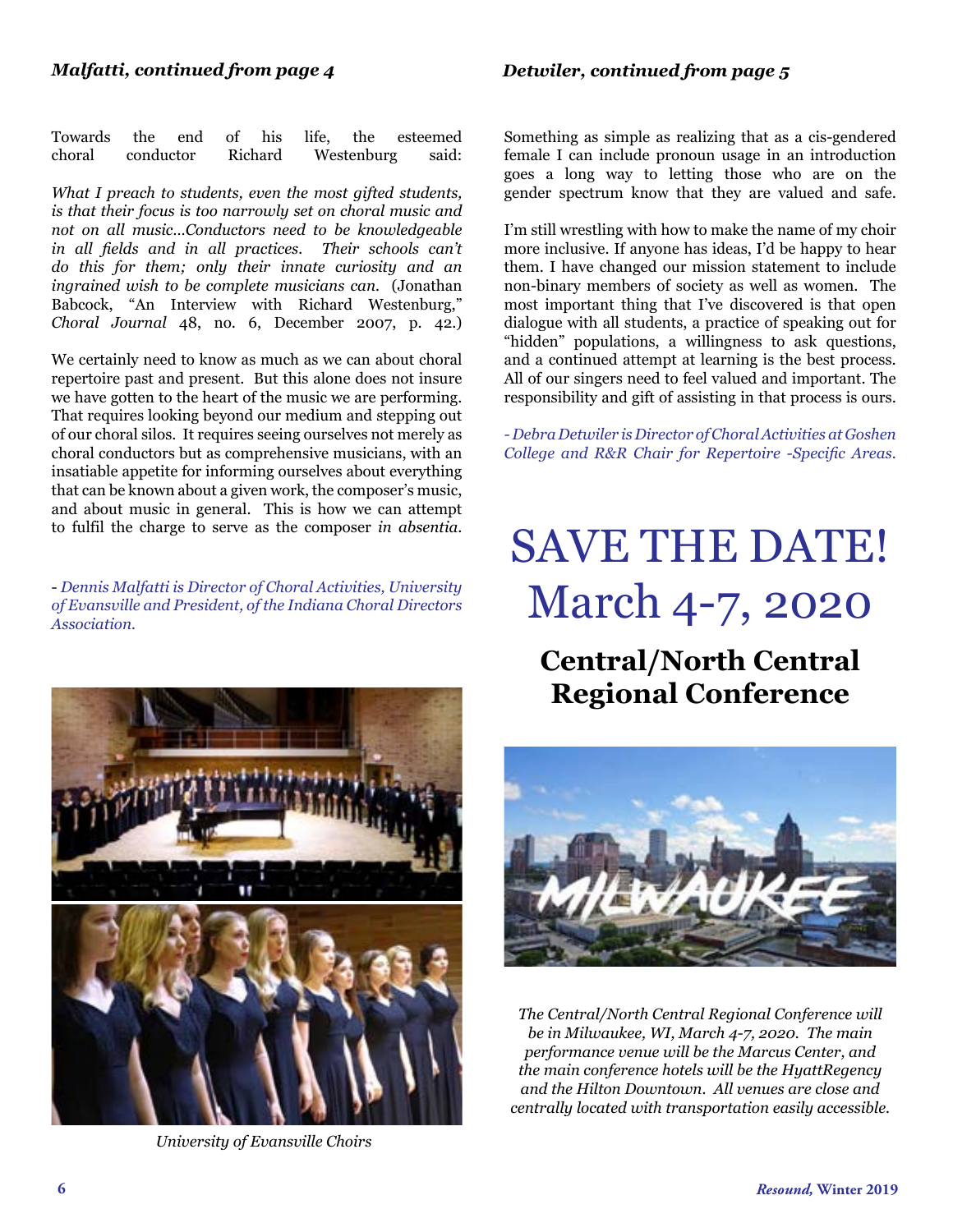## Francesco Cavalli's Musiche Sacre: A Treasure Trove of Concertato Music



Francesco Cavalli (1602-1676) was the most renowned composer of opera in seventeenth-century Venice. He also spent his life as a singer, organist, composer, and maestro di cappella at St. Mark's Basilica and other Venetian churches. Cavalli's operas have enjoyed a surge in interest in recent years, but his sacred works remain

largely unknown. The Musiche Sacre Concernenti of 1656 contains the largest source of his sacred music in concertato style, representing a fusion of the composer's sacred and secular compositional worlds. Concertato style is an idiom in which solo voices, chorus, and instruments are used in various combinations, and motets in this style are great for the college choir, community chorus, or advanced high school chorus, affording ensembles the opportunity to include a few instruments without overloading the players or straining the budget, and providing myriad solo passages to show off the ensemble's advanced singers. The motets of Cavalli's Musiche Sacre are a great resource in this capacity.

The publication contains a mass, eleven psalms, five hymns, the Magnificat, the four Marian antiphons, and six instrumental pieces, providing performers with materials for the major Vesper services of the liturgical year, and a lavish mass for any special celebration of the Eucharist. The motets range in style from the intimate to the spectacular. The eleven psalms included are Dixit Dominus, Confitebor, Beatus vir, Laudate pueri, Laudate Dominum omnes gentes, Laetatus sum, Nisi Dominus, Lauda Jerusalem, Credidi, In convertendo, and Domine probasti me. The five hymns are Iste Confessor, Exsultet Orbis, Deus Tuorum Militum, Jesu Corona Virginum, and Ave Maris Stella. The four Marian antiphons are Ave Regina, Regina Caeli, Salve Regina, and Alma Redemptoris Mater.

In the Musiche Sacre, Cavalli utilizes both older and newer styles of composition. The larger psalms are indicative of this, creating textural contrast by juxtaposing tutti sections in the Venetian antiphonal polychoral tradition with soli sections written in the seconda prattica, often incorporating instrumental ritornelli and sinfonie. The solo sections in these motets use varied combinations of voices and styles, from counterpoint to monody with operatic melismas. The hymns and smaller-sized psalms use the same writing as the soli sections of the bigger psalms and use instrumental ritornelli to separate the strophes. Melodies are short and dancelike, and are set over a flowing bass line. Metric changes are frequent, and hemiolas abound to foster rhythmic vitality. The Marian antiphons are the most intimate pieces in the collection and do not include the obbligato string parts of the other motets. These monodic motets generate musical interest through imitation, word repetition, meter changes, and text painting. From a vocal standpoint, Cavalli is a gifted melodist. As a professional singer, he understood the capacity of the human voice. His vocal writing is predominantly syllabic yet quite expressive, and he uses the natural setting of the words to give phrases rhythmic animation.

Cavalli sets each verse, or half-verse, of text differently. In fact, texture can be seen as Cavalli's compositional end, supplanting harmonic progression and phrase structure as the most important element of form.

#### *Please see Esparza, page 10*

# *A SPECIAL THANKS!*

*Having just completed my first Resound layout in a software program I've never used, I want to pay special kudos to Bill Niederer for his many, many years of service as our editor. You were a rockstar, Bill!*

*We also want to thank Kathy Walker for her years of service as Treasurer, another important role for us that is necessary but which often doesn't end up in the spotlight. Bowling Green State University Men's Choir on Tour*.

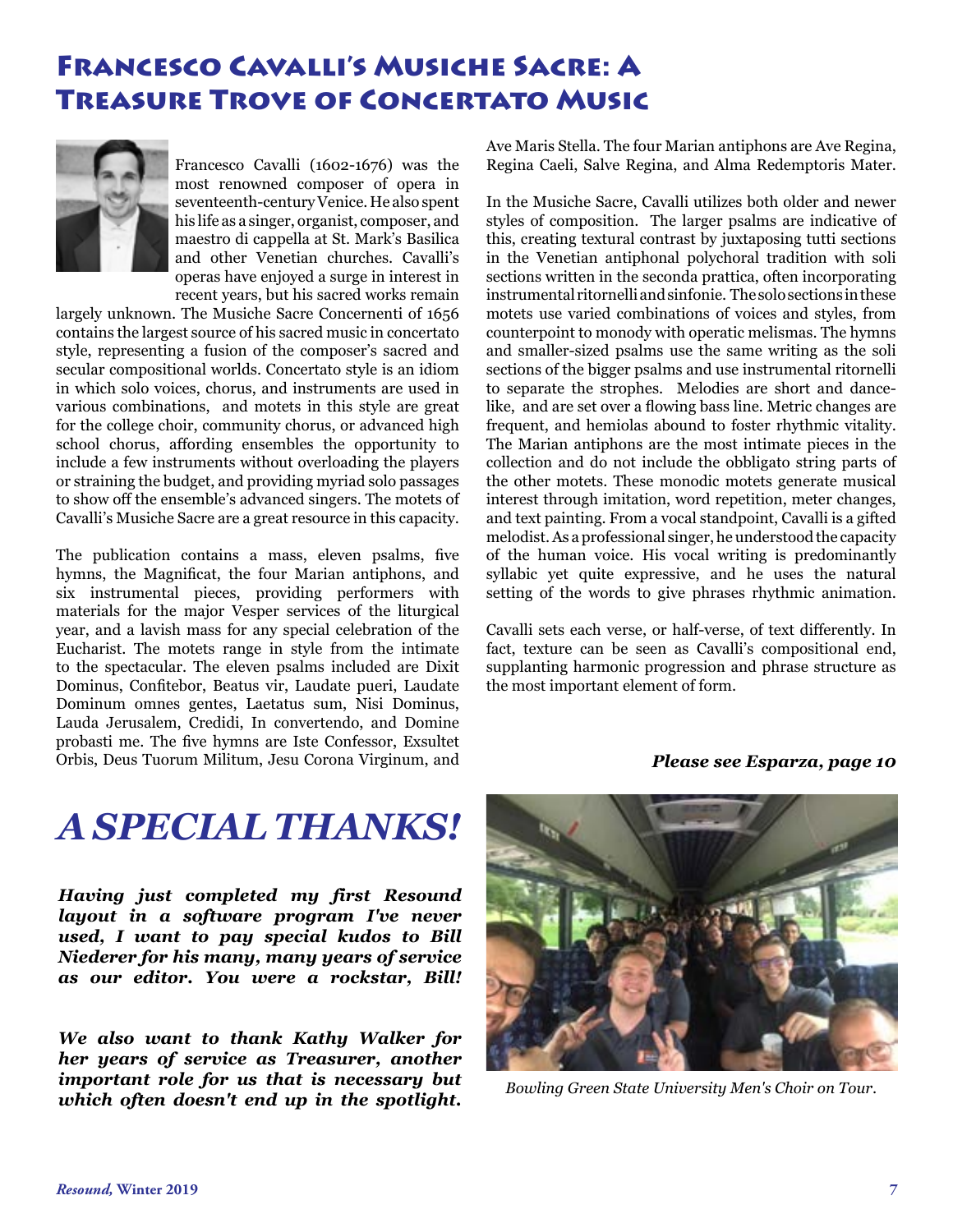### News from the land of lincoln



[A](file:/Users/cludwa/Desktop/Resound%20Winter%2019/Winter%2019%20Photos/Kesselman%20Headshot.jpg) few years ago, the IL-ACDA Board realized that we could do a better job of serving membership if we generated more activities which directly impact our conductors and singers throughout the state. With that in mind, we instituted an internal seed grant program to encourage Board members to generate more events. Board members apply for seed money to help

subsidize the costs of each event. So far, all grants have been approved and almost all events have generated a (small) profit.

This year (2018-2019) has seen more events reaching members than ever before. We also resurrected a statewide fall conference, starting in 2017 and continuing in fall of 2019. While we recognize that we still have underserved populations in various interest areas and regions, we seem to be doing a better job of engaging and serving our members.

Since the start of this academic year, we have managed or planned the following events:

 - October 27 Illinois All-State Show Choir Festival; ACDA Music in Worship Festival

 - November 16 Join Voices, Chicago! (a festival for Chicago high school choirs) at Northeastern Illinois University with Dr. Ollie Davis Watts, headliner

 - January 24/25 IL-ACDA Reception & Reading Session at Illinois Music Educators Conference, Peoria, IL

 - January 31 6th Annual Treble Choir Festival at College of DuPage

 - April 6 Community College Choral Festival at Harper College

 - May 16/17 Il-ACDA GospelFest, Rockford, IL, with Dr. Donald Dumpson

 - June 26/27 Annual Summer ReTreat at Illinois State University with Joe Miller & Stacey Gibbs, headliners

We also sponsor an annual Composition Contest in coordination with our Summer ReTreat. And our 2019 Fall Conference will be held at Wheaton College on October 25/26, with Mona Wis, Mary Hopper, Angie Johnson, and Andrew Megill. This list represents a considerable increase in our statewide activities. For information on any of these events, see www.<br>IL-ACDA.org or contact any of our officers. IL-ACDA.org or contact any of our

- *Lee R. Kesselman is the President of Illinois ACDA*



*Illinois All State Show Choir*

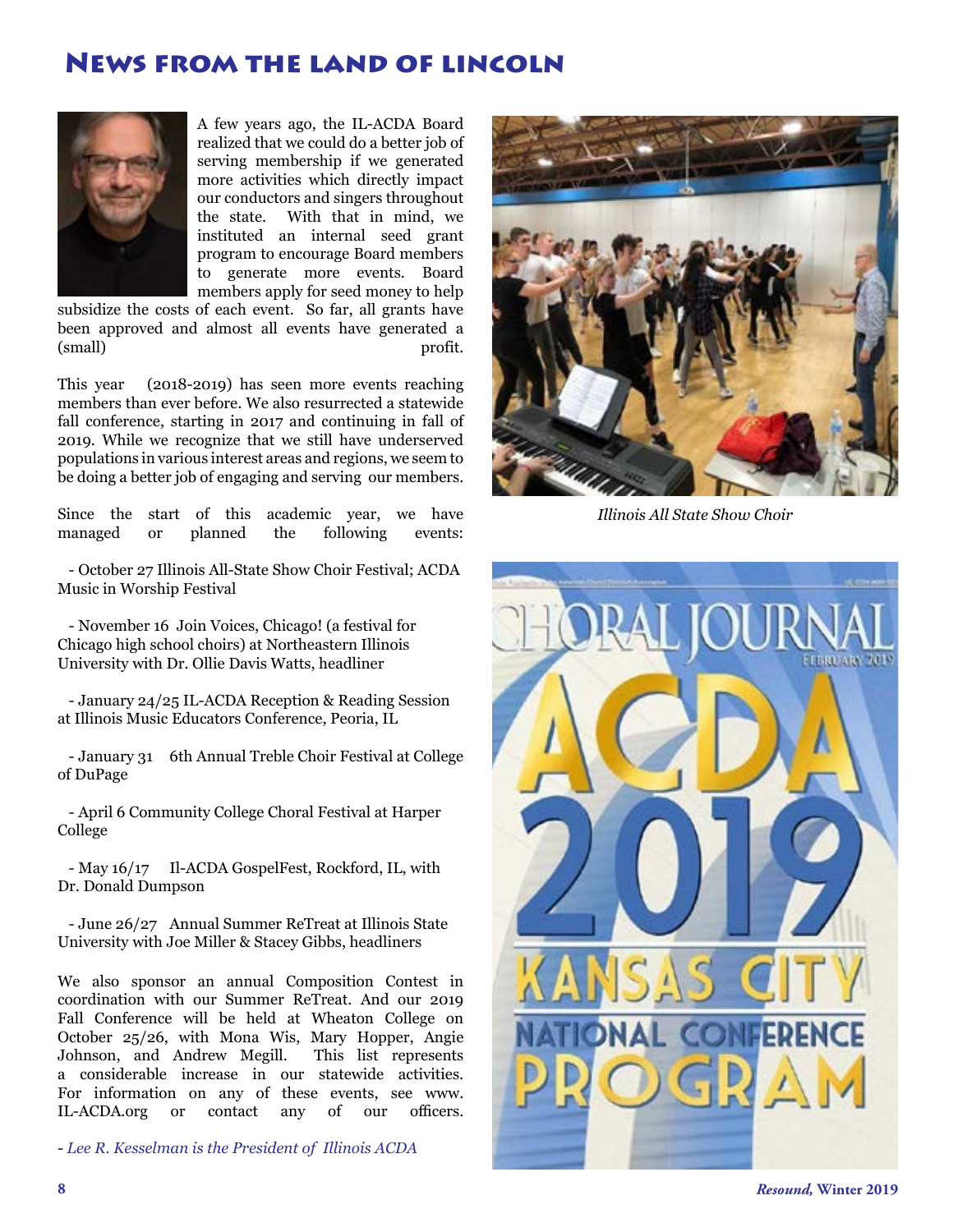# *MORE FUN THAN U.S. MIDTERM ELECTIONS*



*Our two illustrious candidates for Presiden-Elect of Central Region, from left, Mary Evers and Gabriela Hristova. Members will receive ballots by e-mail from the the national office one week. You'll receive an email soon from ACDA with voting instructions.*

**Mary Rinck Evers** is a native of Grand Rapids, Michigan. She received her Bachelor's and Master's degrees in Music Education at Michigan State University, where she studied voice with Ethel Armeling and Claritha Buggs organ with Dr. Corliss Arnold and sang under the direction of Dr. Charles K. Smith, Dr. Tom Hart, Dr. Bob Ward and Dr. Dale Bartlett. She has also studied choral conducting with Dr. Steve Michelson, Dr. Eric Stark and Henry Leck. She has conducted choirs in Canada, Germany, Japan, England, France the United States. She is has been a clinician for local choral festivals and IMEA Middle School and Elementary School Circle the State with Song Festivals.

Mary started her teaching career in Hillsdale, MI teaching elementary general music, middle school and high school vocal music for six years. As a church musician, she served as choir director/substitute organist at First Presbyterian Church in Hillsdale, MI and at Acton United Methodist Church in Indianapolis, IN. Mrs. Evers has also been a member of the Indianapolis Children's Choir staff where she directed the Regional Choir in Greenfield for 7 years. Mary currently is the director of the Indianapolis Youth Chorale, the high school mixed choral ensemble in association with the Indianapolis Children's Choir. She has directed this ensemble for 3 years. 2 years as co-director with Henry Leck after the untimely death of director, Cheryl West.

Mary Evers currently teaches at Greenfield Central Junior High School and has held this postion for 3 years. She teaches a 7th and 8th grade boys choir and 7th and 8th grade girls choirs. Up until this year, Mary taught piano lab using the Yamaha Piano Lab. This year, she is teaching College and Caree Readiness. Mary Evers taught at Greenfield-Central High School for 21 years, where she directed six vocal ensembles. She serves as the musical theater music director and plays piano in the pit orchestra for Greenfield-Central. Her choral groups at Greenfield-Central have received superior marks at the Indiana State School Music Association (ISSMA) Choral Organizational Festival, and the Greenfield-Central Madrigal Singers qualified to participate in the ISSMA Concert Organization State Finals. Mrs. Evers was the recipient of the 2013 Greenfield Central School Foundation's Robert Albano Educational Service Award.

**Dr. Gabriela Hristova** is Associate Professor of Music and Director of Choral Activities at the University of Michigan-Flint Department of Music. She conducts the University Chorale and Chamber Singers, and teaches courses in choral and instrumental conducting, choral literature, and music performance. Dr. Hristova is the Artistic Director and conducting faculty of the Department of Music Summer Vocal Academy, a vibrant, month-long program for middle and high school students recognized for its high level of instruction in vocal music and performance. Prior to her appointment with the University of Michigan-Flint, Dr. Hristova had taught at the Oberlin Conservatory of Music in Oberlin, Ohio as a visiting professor of Conducting and Director of Choirs. She was also the conductor of the University of Michigan Women's Glee Club for two years.

Dr. Hristova holds Master of Music in Conducting and Doctor of Musical Arts in Choral Conducting degrees from the University of Michigan-Ann Arbor. She received her Bachelor's degree in Music Education and Choral Conducting from the State Academy of Music in her native country of Bulgaria.

Dr. Hristova has emerged as a passionate performer, educator, and promoter of choral music who has conducted choirs of all ages, both professional and amateur. She is sought as a choral clinician, adjudicator, and guest conductor for honor choirs throughout the Midwest. She has appeared at the Michigan state ACDA conferences with the University of Michigan-Flint Chamber Singers on several occasions, as well as the conductor of the Michigan's First Community Colleges Honor Choir. Under her direction the University of Michigan-Flint Chamber Singers were the special guests in a performance honoring Black History Month at the Pentagon, Washington, in 2010. At the University of Michigan-Flint she has been recognized for her outstanding faculty performance with the Distinguished Service Award, and for her scholarly and creative work with the Lucinda Stone Junior Faculty Award.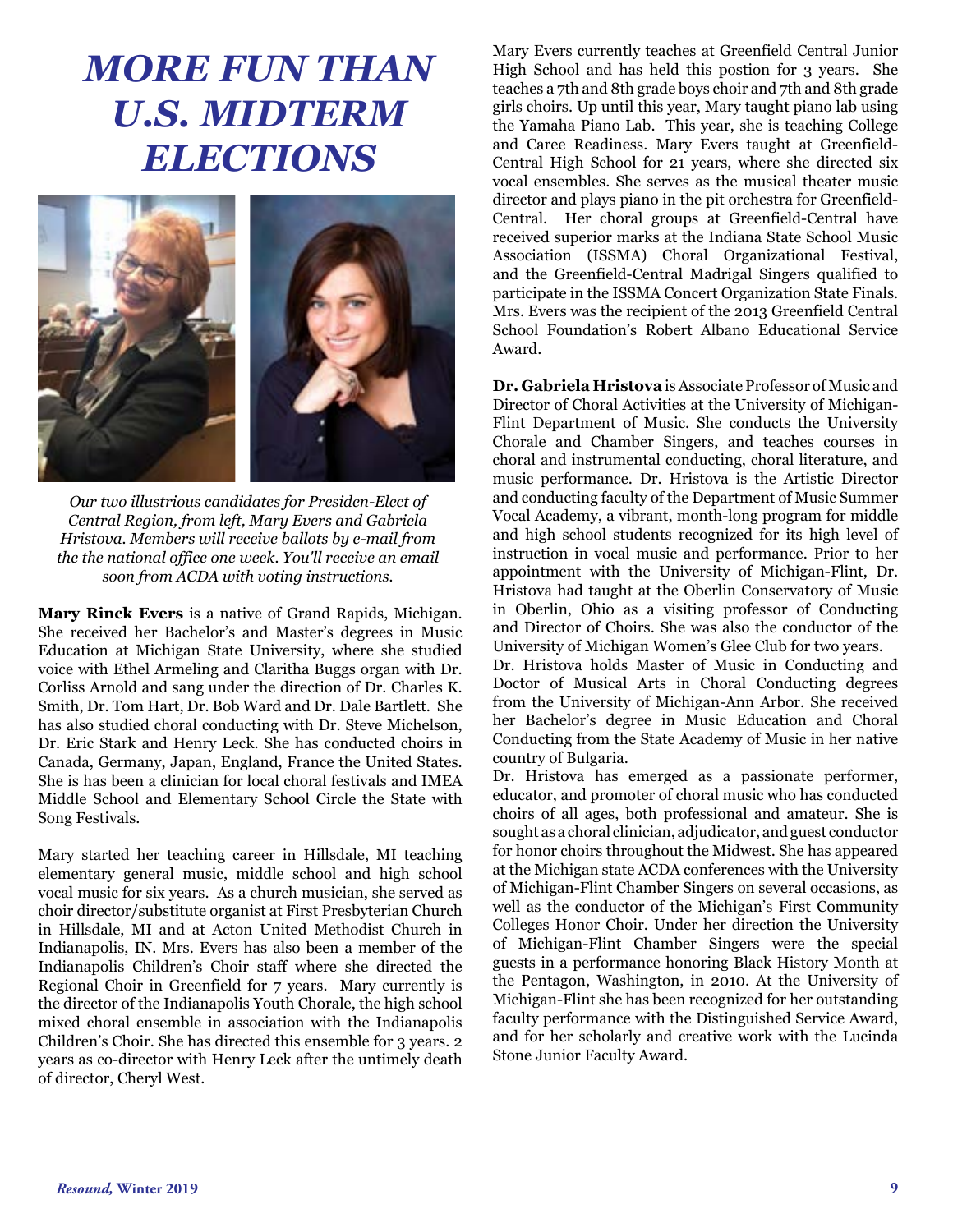#### *Munson, continued from page 1*

I opted to appoint only four chairs and to charge them with more responsibilities than the R & S chairs had had. One of the main responsibilities of our current chairs is to provide the editor of Resound with articles from their respective R & R areas. While they might write some of the articles themselves, they are not expected to write all, but rather may solicit articles from other respected members of our Central Region community. If you are interested in writing for Resound, I would encourage you to contact the appropriate R & R chair:

- **Collegiate** Andy Jensen (Illinois) andrew.jensen@swic.edu
- **Youth** Sandy Thornton (Ohio) sandrathornton715@gmail.com
- **Repertoire Specific** Debra Detwiler (Indiana) debradb@goshen.edu
- **Lifelong** Dr. Edward Maki-Schramm (Michigan) emakischramm@gmail.com

Finally, in an attitude of gratitude, I would like to acknowledge and thank ACDA Central Region past president Gayle Walker and outgoing treasurer Kathy Walker for their many contributions to the region, and all who contributed to making the 2018 Unite in Song conference a success. A special thank you to Bill Niederer for his many years of service and excellent work as editor of Resound and to his very capable successor, Christopher Ludwa. Thanks also to Debbie Kellogg, our webmaster, and to our new treasurer, Leslie Manfredo.

I wish you and your singers a wonderful year of music making and growth. On the days that hold the biggest challenges I would encourage you to remember that the important work we do has the tremendous potential of transforming lives and communities in very positive ways. Have a great 2019!

*Mark Munson is president of the Central Region of ACDA. He is on the faculty at Bowling Green State University where he is Director of Choral Activities and Professor of Music Education.*



#### *Esparza, continued from page 7*

In the *Musiche Sacre*, Cavalli shows himself to be unparalleled at composing a text-inspired motive of high musical quality, and weaving a web of musico-dramatic tension through its ingenious free imitation by increasing numbers of voices and instruments, culminating in a series of stretto entrances that lead to a grand tutti cadence. Such writing flourishes in the soli passages of the motets.

The largest scoring in the motets is for the Magnificat and calls for two four-voice choirs, two violins, continuo, one optional violoncino or bassoon, three optional trombones, and optional ripieni singers. Given this, a vesper performance could be executed with as few as eleven musicians or with many musicians per part for a grandiose performance. The soloists would have been the best singers in St. Mark's cappella (also Venetian opera stars) an the parts are virtuosic with wide ranges. The alto parts were sung by adult falsettists or castrati. The ranges extend lower than the standard range of a modern female alto and the tessitura often sits well below the staff such. The vocal parts labeled for the optional ripieni are standard for the period and can be handled by any modern SATB choir. The Musiche Sacre calls for a violoncino, an earlier version of the modern violoncello which would be the appropriate replacement in a modern performance. The appropriate pitch center for Musiche Sacre is  $a^1 = 440$ Hz. As for the continuo group, works scored for multiple choirs or orchestras originally used a different organ for each group. The theorbo would at times join the organ, and was likely used in the solo portions of the larger motets. Continuo parts in Venetian concertato music were not necessarily doubled by string instruments. However, the violoncino part is essentially doubling portions of the continuo, and Cavalli states that a bassoon could have doubled the continuo. A violone was often used to reinforce the bass line. Other continuo instruments used on special occasions include bass violas, lutes, harps and citterns. A harpsichord was rarely used. Modern performers are encouraged to be creative.

Scores for the motets are readily hosted on the free online platforms and are also available for purchase by various publishers. Cavalli's concertato motets are a proven way to enliven a Baroque program and show off talented singers. They deserve their place alongside similar motets of Monteverdi and Schütz.

*Eric Esparza is Director of Choral Studies at DePaul University in Chicago and was asked by Andy Jensen as Collegiate R&R to submit an article. Others are encouraged to do the same in the future by emailing cludwa@kzoo.edu.*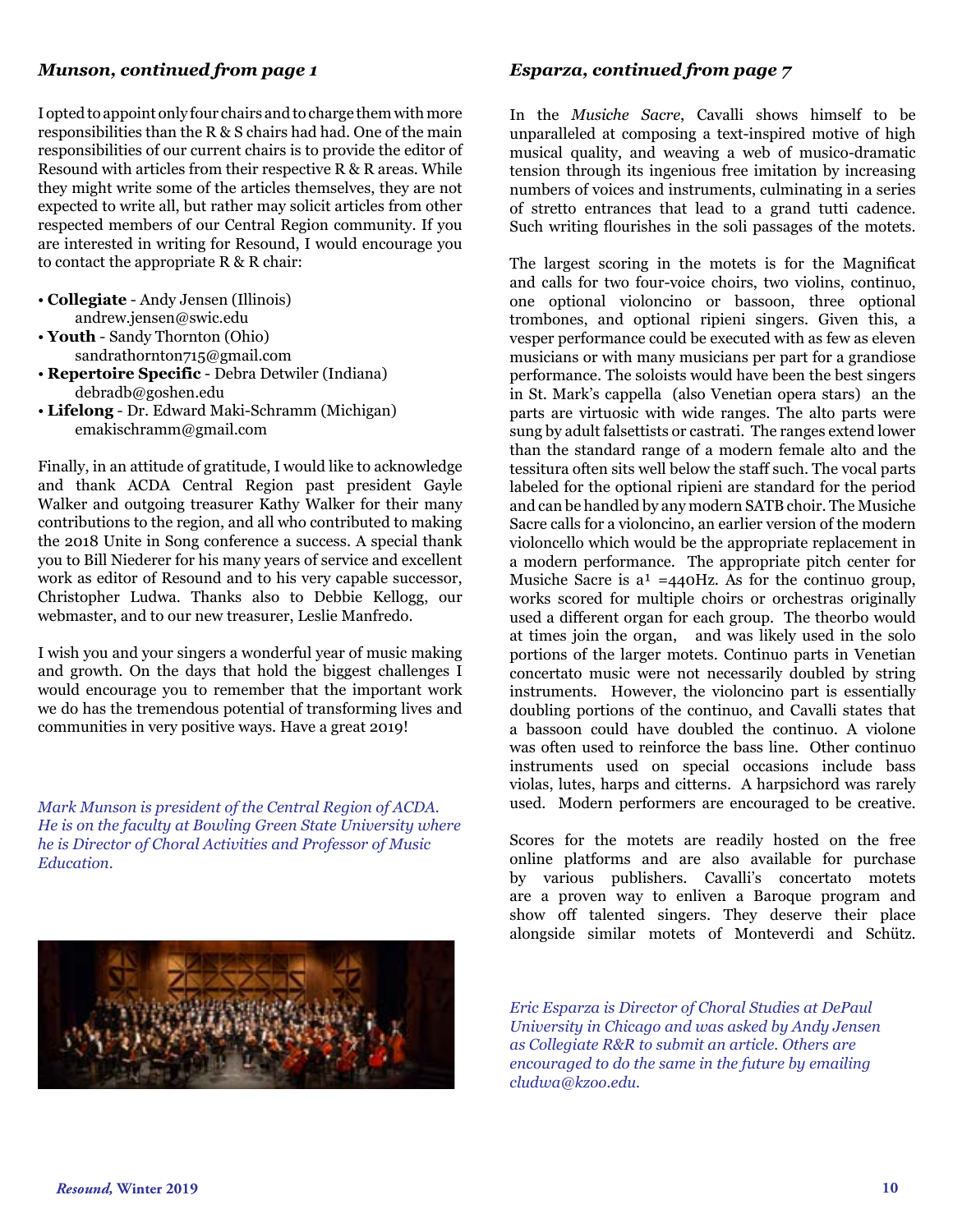# BETINIS AND BLACKSTONE IN OHIO



[A](file:/Users/cludwa/Desktop/Resound%20Winter%2019/Winter%2019%20Photos/Kesselman%20Headshot.jpg)s I write this morning, glancing out my window at the scenic, peaceful, snow-covered ground, I'm aware that this busy, second-half of the academic year will speed by and summer will be here before we know it! With the warmer weather, comes the tradition of the Ohio Choral Directors Association annual Summer Conference held on the beautiful Otterbein University Campus, just outside of Columbus.

This year's event will take place on June  $17 - 19$  and I am incredibly excited to announce that Jerry Blackstone and Abbie Betinis will be joining us as our headliner clinicians!

Jerry Blackstone is a leading conductor and highly respected conducting pedagogue. Now Emeritus Professor of Conducting, he served on the faculty of the University of Michigan School of Music, Theatre & Dance for thirty years where as Director of Choirs he led the graduate program in choral conducting and oversaw the University's eleven choirs. In February 2006, he received two Grammy® Awards ("Best Choral Performance" and "Best Classical Album") as chorusmaster for the critically acclaimed Naxos recording of William Bolcom's Songs of Innocence and of Experience. His choirs have sung at numerous national conferences of both ACDA and NCCO and have toured extensively in both the U.S. and abroad.

Professor Blackstone is considered one of the country's leading conducting teachers. His 2016 rehearsal techniques DVD, *Did You Hear That?* (GIA Publications) deals with the conductor's decision-making process during rehearsal. Santa Barbara Music Publishing distributes Blackstone's acclaimed educational DVD, Working with Male Voices and also publishes the Jerry Blackstone Choral Series. Composer Abbie Betinis writes music called "inventive" (*New York Times*), "incandescent" (*Boston Globe*), and "ethereal" (*Cambridge University Press*). She has composed over 70 pieces for world-class organizations, including the American Choral Directors Association, American Suzuki Foundation, Cantus, Chorus Pro Musica, The Dale Warland Singers, James Sewell Ballet, New England Philharmonic, St. Olaf Choir, Young New Yorkers' Chorus, and Zeitgeist. In 2019, she will be the American Composers Forum's "ChoralQuest" composer, visiting schools around the U.S. to write new choral music for and with middle school singers.

A two-time McKnight Artist Fellow and featured in Musical America for her "contrapuntal vitality" and "ability to use her talents to effect social change," she is adjunct professor of composition at Concordia University-St Paul and co-founder of Justice Choir. Abbie lives in St. Paul, Minnesota, where she hosts a weekly recital series and sings in a local doo-wop quartet.

Our Summer Conference also will feature performances by our OCDA Women's, Men's, and Children's Honor Choirs. Ohio clinicians, Dr. Robert Ward (Ohio State University) and Sarah Baker (Little Miami High School) will serve as conductors of the high school ensembles, and Dr. Barbara Lamont from Missouri State University will join us to work with the children. Applications for Ohio performing ensembles are due on February 15 and we look forward to also hearing several of our state's finest ensembles perform at the conference!

In addition to these wonderful clinicians and performances, our OCDA Repertoire and Resources Chairs will be presenting the following reading sessions: Music and Worship/Community Choirs, Elementary/Children's Choirs, High School/University Choirs, Junior High/ Middle School Choirs, and Choral Gems. And, our Vocal Jazz, Show Choir and Contemporary A Cappella R&R Chairs will be sharing performance tips as well as repertoire in their reading session/clinic. As always, the conference will also include roundtable discussions by R&R area, exhibitors, and our annual conference party.

As you can see, the 2019 OCDA Summer Conference promises to be packed with use useful information and materials as well as inspiring presentations and performances. We welcome attendance from all ACDA members and encourage you to mark your calendars and save the date for June 17-19 at Otterbein University! Registration materials and more information about the conference can be found at: http://ohiocda.org. I wish you all the best for a wonderful start to 2019 and I hope to see you in June!

*- Richard Schnipke is Assistant Professor of Choral Activities at Bowling Green State University where he conducts the Collegiate Chorale and Men's Chorus. He also currently serves as President of the Ohio Choral Directors Association.*